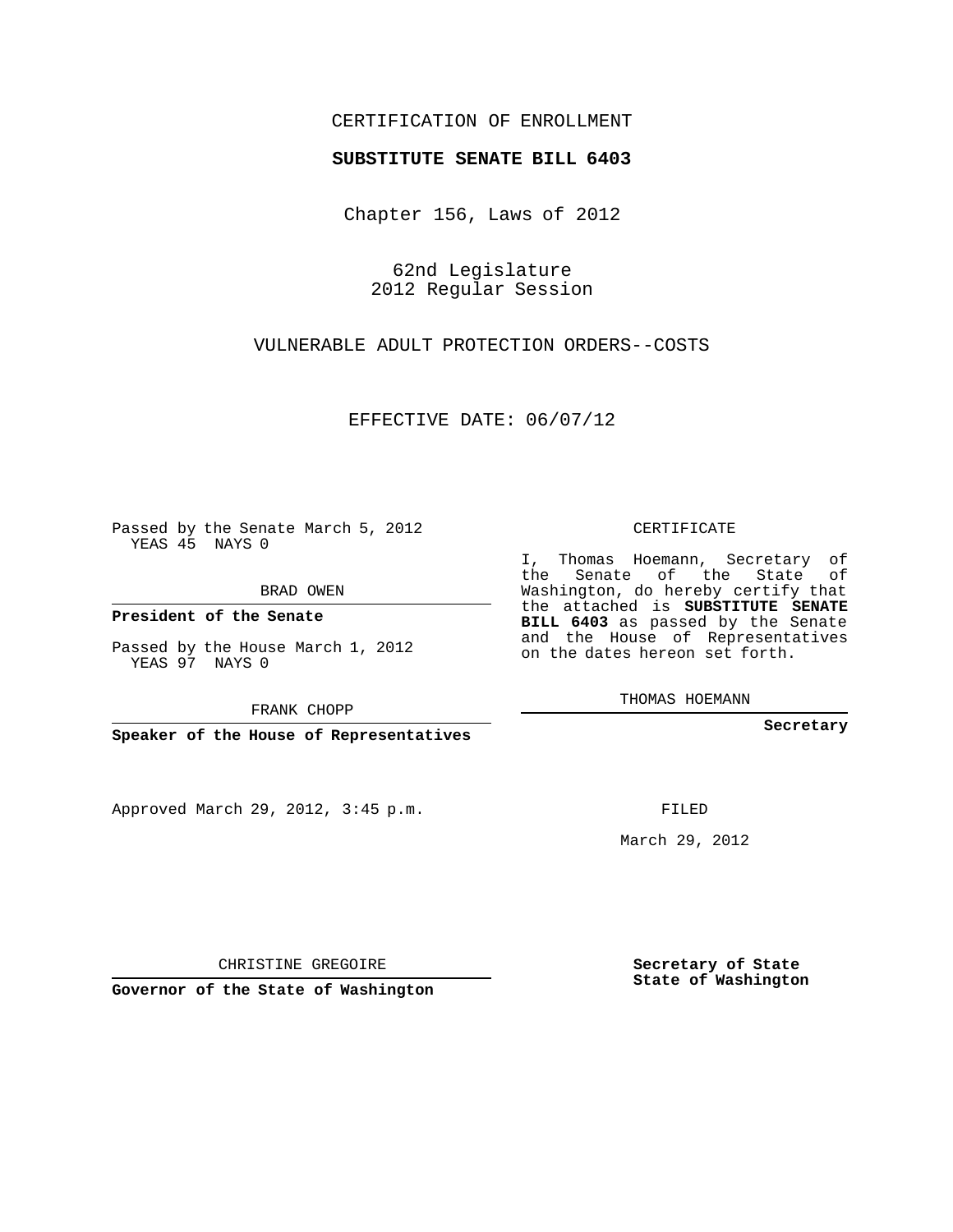## **SUBSTITUTE SENATE BILL 6403** \_\_\_\_\_\_\_\_\_\_\_\_\_\_\_\_\_\_\_\_\_\_\_\_\_\_\_\_\_\_\_\_\_\_\_\_\_\_\_\_\_\_\_\_\_

\_\_\_\_\_\_\_\_\_\_\_\_\_\_\_\_\_\_\_\_\_\_\_\_\_\_\_\_\_\_\_\_\_\_\_\_\_\_\_\_\_\_\_\_\_

AS AMENDED BY THE HOUSE

Passed Legislature - 2012 Regular Session

**State of Washington 62nd Legislature 2012 Regular Session**

**By** Senate Health & Long-Term Care (originally sponsored by Senator Regala)

READ FIRST TIME 02/03/12.

 1 AN ACT Relating to removing financial barriers to persons seeking 2 vulnerable adult protection orders; amending RCW 74.34.140; and adding 3 a new section to chapter 74.34 RCW.

4 BE IT ENACTED BY THE LEGISLATURE OF THE STATE OF WASHINGTON:

 5 NEW SECTION. **Sec. 1.** A new section is added to chapter 74.34 RCW 6 to read as follows:

 7 A public agency may not charge a fee for filing or service of 8 process to petitioners seeking relief under this chapter. Petitioners 9 must be provided the necessary number of certified copies at no cost.

10 **Sec. 2.** RCW 74.34.140 and 1986 c 187 s 8 are each amended to read 11 as follows:

12 When an order for protection under RCW 74.34.130 is issued upon 13 request of the petitioner, the court may order a peace officer to 14 assist in the execution of the order of protection. A public agency 15 may not charge a fee for service of process to petitioners seeking 16 relief under this chapter. Petitioners must be provided the necessary